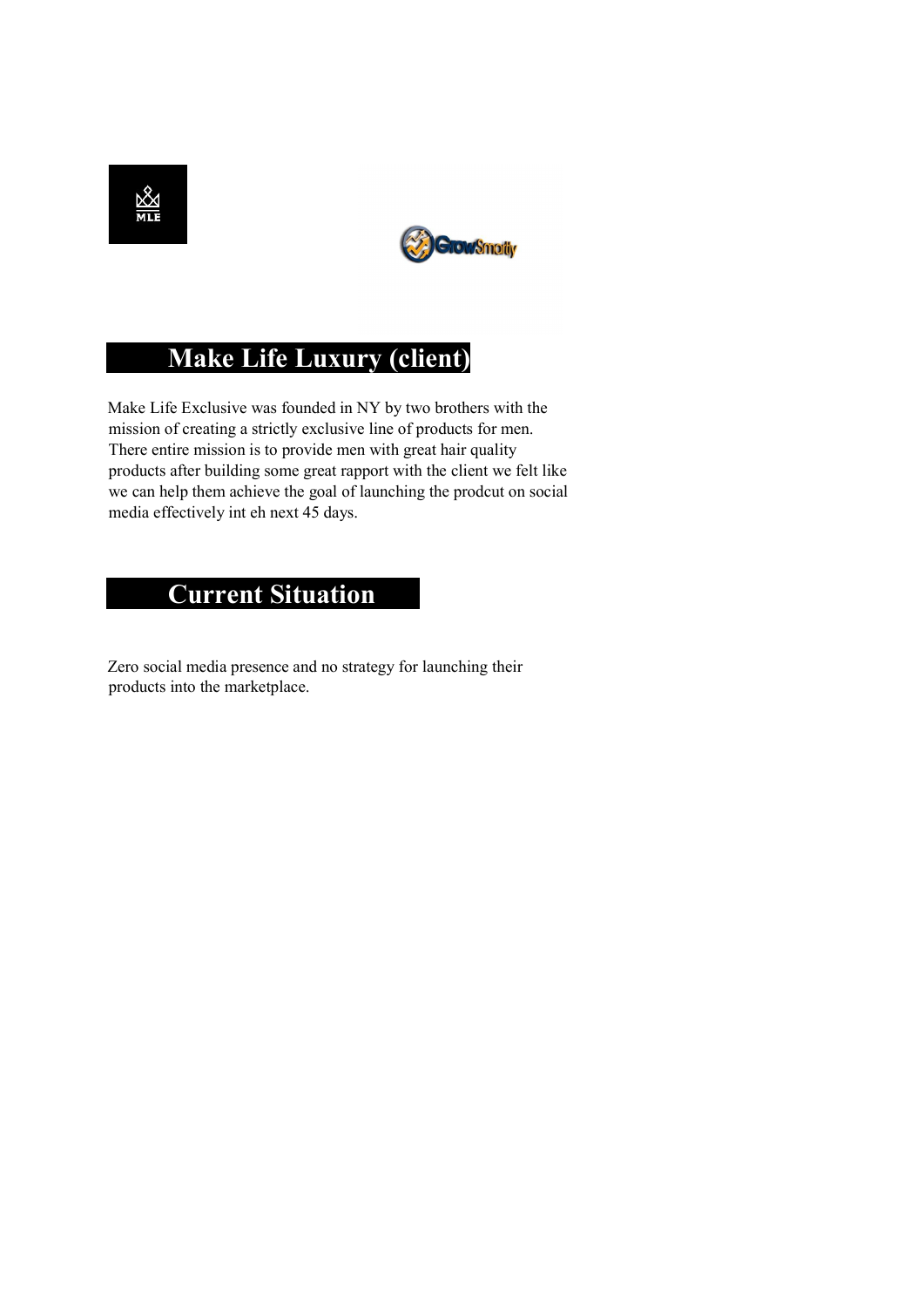# WHAT WE DID

After our 45-minute consultation call, we analysed their target audience, and decided to work on building their social media presence just before product launch which would happen 45 days from the first call, we had with them.

After spending a week thoroughly researching and understand MLEs market segment, we drew up our social media marketing strategy which included, 9 posts a week on FB and IG as well as doing eBook giveaways with FB messenger.

Our main goal was to use this strategy to collect customer emails and data, in order to launch to a warm audience i.e create a campign on Facebook and use this information to launch to a custom audience which would lead to more sales. On the right you can see our first ad copy.

We then tested the ad copy, images and target audiences and ran for few days which resulted in us finding our winning ads. We got a CPA \$1.48.



Make Life Exclusive Sponsored Q

Want to grow a Beard from Bald to Bushy? Learn how to build a beard. Fit for a King Download this FREE E-Book and get started today!

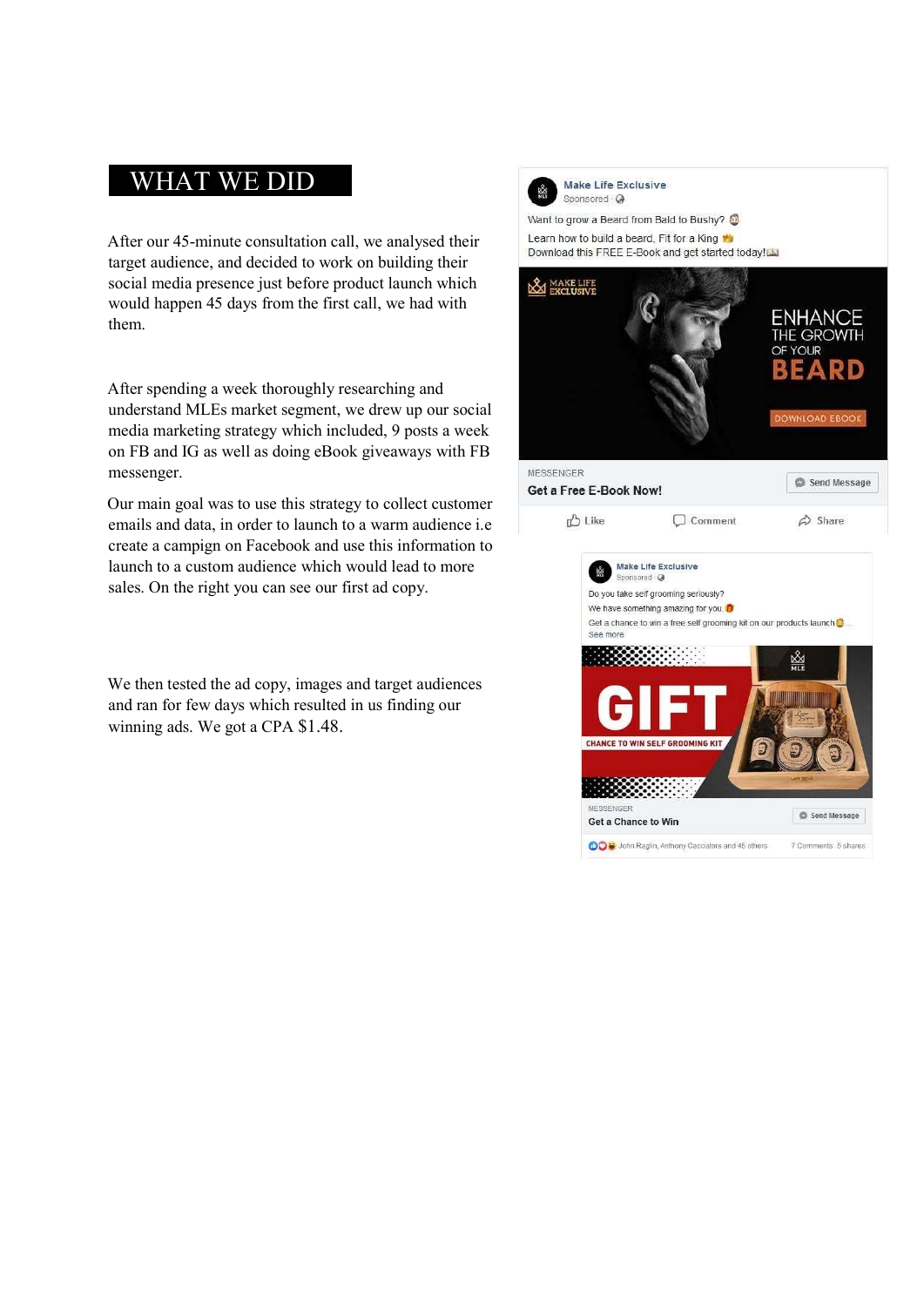|              | $Q$ Search $\tau$ | $\blacktriangledown$ Filters $\blacktriangledown$<br>$+$ | Add filters to narrow the data that you are seeing. |   |                      |                           |                  |                            |                                  |                    |                       |        |                          | Lifetime: 19 Nov 2019 - 23 Mar 2 |                   |
|--------------|-------------------|----------------------------------------------------------|-----------------------------------------------------|---|----------------------|---------------------------|------------------|----------------------------|----------------------------------|--------------------|-----------------------|--------|--------------------------|----------------------------------|-------------------|
|              |                   | <b>EE</b> Account overview                               | Campaigns                                           |   | 1 selected $\otimes$ |                           |                  |                            | <b>BB</b> Ad sets for 1 Campaign |                    |                       |        | Ads for 1 Campaign       |                                  |                   |
|              | $+$ Create        | Duplicate<br>$\blacktriangleright$ Edit                  | A/B test<br>$\blacktriangledown$                    |   | û<br>$\circ$         | $\heartsuit$ $\heartsuit$ |                  | Rules $\blacktriangledown$ |                                  | View Setup (       |                       |        | Columns: Performance     | Breakdown •                      | Reports $\bullet$ |
|              |                   | Campaign name                                            | ÷.                                                  | А | Delivery             | $\Delta$                  | Budget           |                            | <b>Results</b>                   | Reach              | Impressions           |        | Cost per result          |                                  | Amount spent      |
| $\checkmark$ | c.                | Messages-2/12/20                                         | Active                                              |   | \$10.00              | Daily                     | 213<br>Messaging | 14,198                     |                                  | 21.829             | \$1.48<br>Per messagi |        | \$314.73                 |                                  |                   |
|              | G                 | Instagram Growth Story Video Ad - Traffic                |                                                     |   | <b>a</b> Active      |                           | Using ad set b   |                            | 1,563<br>Link Clicks             | 220,611<br>295,457 |                       |        | \$0.10<br>Per link dick  | \$157.96                         |                   |
|              | О                 | Instagram Growth                                         |                                                     |   | Completed            |                           |                  | \$100.00<br>Lifetime       | 63<br>Link Clicks                | 39,392             | 41,098                |        | \$1.18<br>Per link click | \$74.34                          |                   |
|              | ю                 | Giveaway - Traffic                                       |                                                     |   | Ad sets off          |                           | Using ad se      |                            | 373<br>Link Clicks               | 8,410              |                       | 16,255 | \$0.72<br>Per link click |                                  | \$268.37          |
|              |                   | Personal contractors of the former                       |                                                     |   |                      |                           |                  |                            |                                  |                    |                       |        |                          |                                  |                   |

That's 213 customers for only \$1.48 per customer email in less than 45 days. Now they are ready to launch to a warm audience using the 213-customer data as a base to target others on social media.

|                                        |                                              | Add filters to narrow the data that you are seeing. |   |                      |      |                              |                                  |                                   |                      |                    |             |                              |  |
|----------------------------------------|----------------------------------------------|-----------------------------------------------------|---|----------------------|------|------------------------------|----------------------------------|-----------------------------------|----------------------|--------------------|-------------|------------------------------|--|
| <b>E</b> Account overview<br>Campaigns |                                              |                                                     |   | 1 selected $\otimes$ |      |                              | <b>HH</b> Ad sets for 1 Campaign |                                   | 口                    | Ads for 1 Campaign |             |                              |  |
| $+$ Create                             | Duplicate = Edit = ABtest                    |                                                     |   | 0 面<br>面             | 20 0 | Rules $\blacktriangledown$   | View Setup                       |                                   | Columns: Performance |                    | Breakdown • | Reports $\blacktriangledown$ |  |
|                                        | Ad set name                                  | $\overline{\phantom{a}}$                            | A | <b>Delivery</b>      | ٠    | Bid                          | Budget                           | Last significant<br>edit          | <b>Results</b>       | Reach              | Impressions | Cost per result              |  |
|                                        | Men's Style & Grooming                       |                                                     |   | Active               |      | Lowest cost<br>Conversations | Using camp                       | 1 Mar 2020, 14:56<br>23 days ago  | 211<br>Messaging     | 13,842             | 21,188      | \$1.44<br>Per messagi        |  |
|                                        | braun company targeting   E-book Lead Magnet |                                                     |   | Off                  |      | Lowest cost<br>Conversations | Using camp                       | 10 Mar 2020, 02:19<br>14 days ago | 2<br>Messaging       | 511                | 641         | \$5.15<br>Per messagi        |  |
|                                        | Results from 2 ad sets @                     |                                                     |   |                      |      |                              |                                  |                                   | 213<br>Messaging c   | 14,216<br>People   | 21,858      | \$1.48<br>Total Per messagin |  |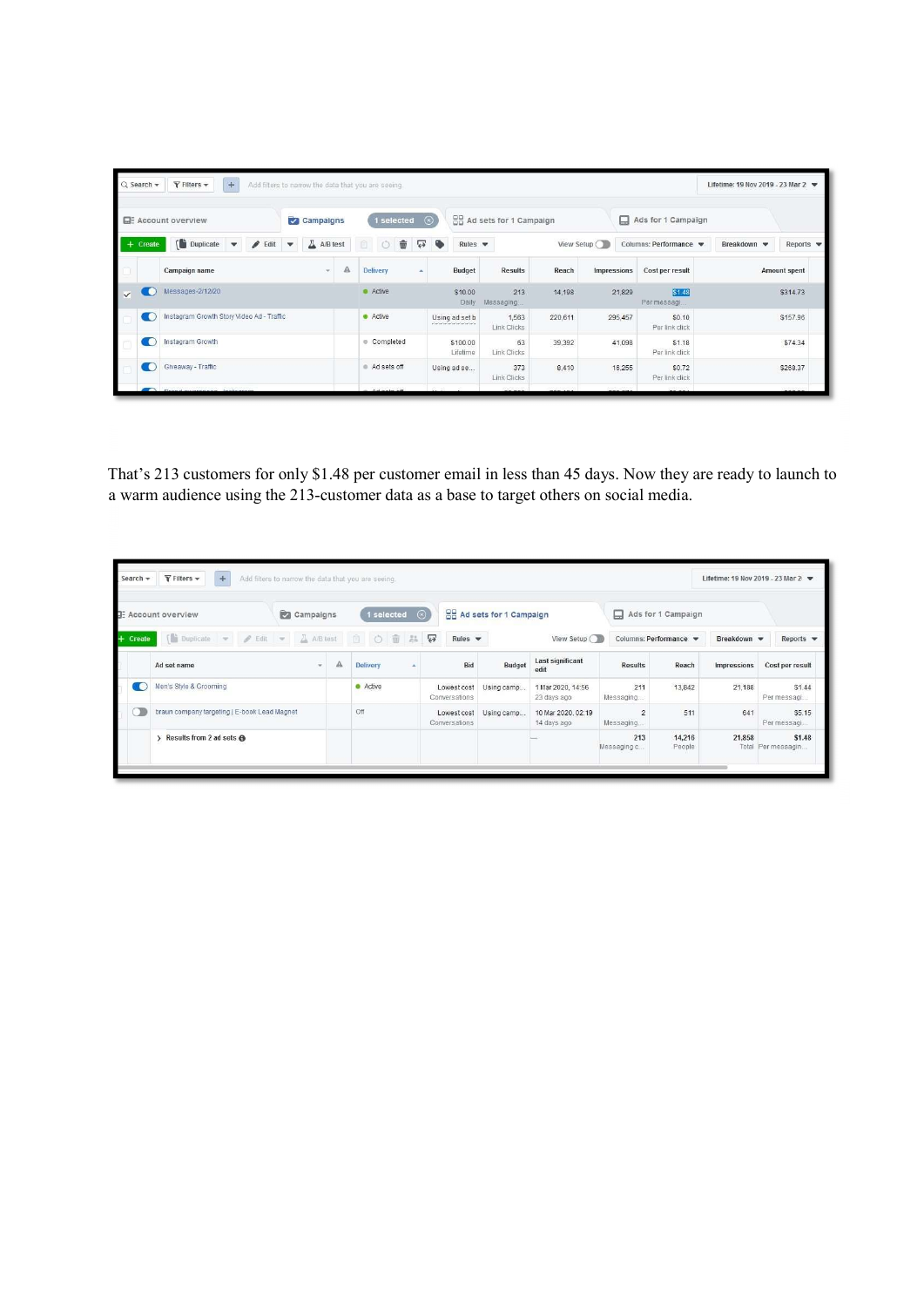# Social Media Growth

When MLE came to us, they had 0 social media presence and no strategy to get a targeted following going on IG or

FB. This is what we did after our 45-minute free consultation call with Scott co-founder or MLE.

We conducted a through competitive analyses and created a fully in-depth social media marketing strategy and then executed immediately after Scott was happy with our strategy. Here is our 7-step process for building an engaging following for MLE.

Social media marketing strategy link https://docs.google.com/document/d/16XjoO3o8LfahB2OLdRkh7hQVdBeymsDCL\_igAFmi-kM/edit

Competitive analysis link –

https://docs.google.com/spreadsheets/d/1\_QqbyMBtfry2TvCJ3uV1ACtrE7-xek0xbP4D\_\_48bwc/edit?usp=sharing

## Step 1: Create Marketing Goals to Solve Your Biggest Challenges

Some of the goals we took look at for MLE. Increasing Brand Awareness Creating a Loyal Fanbase

# Step 2: Research Your Social Media Audience

We looked at all the social platforms and we figured based on MLEs customer avatars , IG would be the most important platform for organic reach and most of their target audience would be based on IG due to age and customer demographics.

#### Step 3: Establish Your Most Important Metrics

We knew MLE were not after sales because they hadn't launched yet, so we figured our most important metrics were, Reach and Relevance.